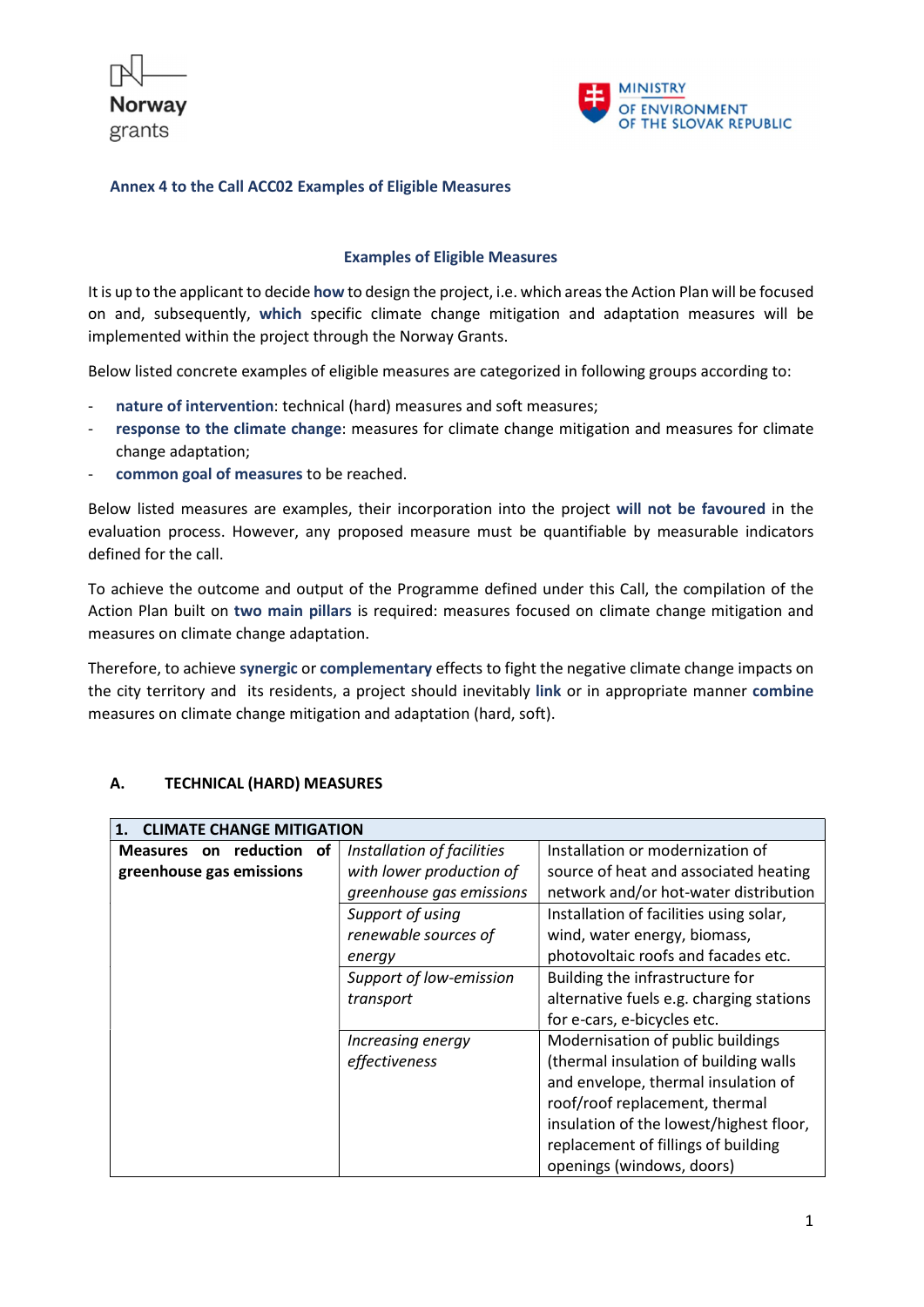



| increasing<br><b>Measures</b><br>on<br>energy savings | Cooling houses with<br>natural air conditioning<br>Smart metering<br>Installation of energy<br>saving elements /<br>equipment, including the<br>use of renewable energy<br>sources | Installation of green roofs and walls<br>irrigated with rain harvested water<br>and/or 'purified' grey water.<br>Installation of fans which suck in air<br>from natural cooled air<br>Installation of measurement and<br>control systems, measurement and<br>monitoring of energy<br>consumption/emissions<br>Modernisation of heating systems,<br>intelligent interior/exterior lighting |
|-------------------------------------------------------|------------------------------------------------------------------------------------------------------------------------------------------------------------------------------------|-------------------------------------------------------------------------------------------------------------------------------------------------------------------------------------------------------------------------------------------------------------------------------------------------------------------------------------------------------------------------------------------|
|                                                       | Minimizing energy<br>consumption                                                                                                                                                   | Reducing the need for use of air<br>conditioners by appropriate<br>adaptation measures to prevent<br>buildings from overheating in times of<br>heat, etc.                                                                                                                                                                                                                                 |
| Measures to enhance carbon<br>capture                 | Spatially significant<br>increase of green<br>infrastructure share                                                                                                                 | Planting trees, cycling alleys,<br>pedestrian alleys, revitalizing urban<br>public parks, city gardens, restoring<br>and expanding forest parks and public<br>spaces, residential greenery and<br>greenery of central urban zones                                                                                                                                                         |

| 2.<br><b>CLIMATE CHANGE ADAPTATION</b>                                   |                                                                                                                             |                                                                                                                                                                                                                                                                                                                                                                                                                            |  |
|--------------------------------------------------------------------------|-----------------------------------------------------------------------------------------------------------------------------|----------------------------------------------------------------------------------------------------------------------------------------------------------------------------------------------------------------------------------------------------------------------------------------------------------------------------------------------------------------------------------------------------------------------------|--|
| Change in air temperature                                                |                                                                                                                             |                                                                                                                                                                                                                                                                                                                                                                                                                            |  |
| <b>Measures</b><br>against<br>more<br>frequent and intense heat<br>waves | Increasing the resistance<br>of public buildings to<br>overheating                                                          | Thermal insulation of public buildings,<br>shading with artificial elements (fixed<br>shading from the outside of the<br>building, movable interior and exterior<br>shading elements), shading with<br>alternative elements of green<br>infrastructure (interior / exterior<br>vertical green (walls / facades), bright<br>and reflective surfaces on public<br>buildings, extensive green roofs,<br>intensive green roofs |  |
|                                                                          | Increasing the share of<br>vegetation and water<br>elements in settled areas<br>and support of the<br>formation of suitable | Building the natural or artificial<br>elements to reduce the air<br>temperature by shielding, to increase<br>air humidity, to cool public space<br>(artificial outdoor shading elements,                                                                                                                                                                                                                                   |  |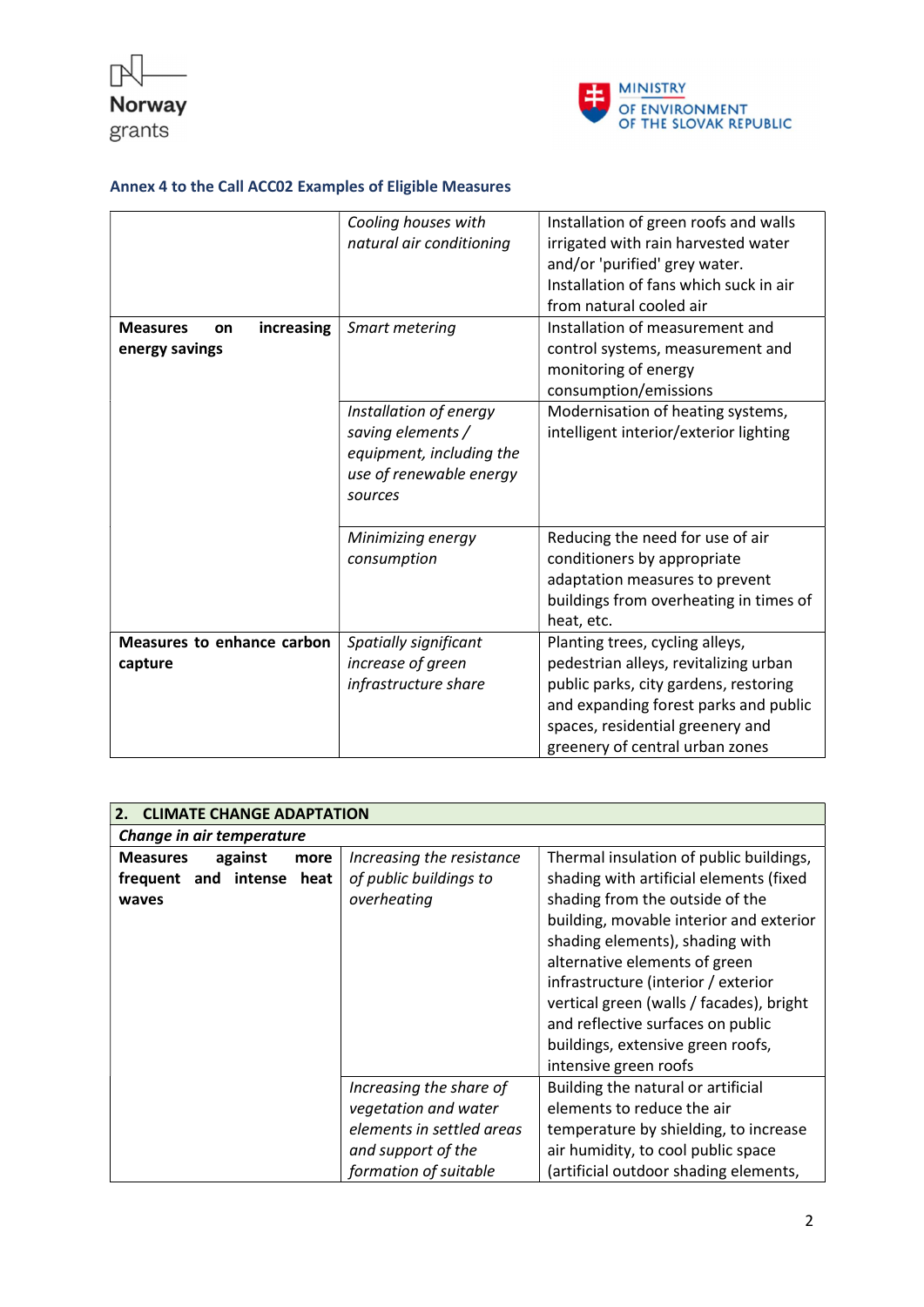



|                                            | microclimate for            | area-wide planting of trees in settled  |
|--------------------------------------------|-----------------------------|-----------------------------------------|
|                                            | pedestrians and cyclists    | area, creation of water elements with   |
|                                            |                             | or without water circulation in         |
|                                            |                             | residential environment (fountains,     |
|                                            |                             | water fog systems, rainwater            |
|                                            |                             | catchment ponds or other water          |
|                                            |                             | bodies), green revitalisation of school |
|                                            |                             |                                         |
|                                            |                             | yards and kindergarten yards            |
|                                            | Reducing the share of       | Replacement of non-permeable            |
|                                            | heat island occurrence      | (asphalt, concrete etc.) surfaces by    |
|                                            |                             | permeable or green surfaces,            |
|                                            |                             | revitalization of uncovered degraded    |
|                                            |                             | soils to green surfaces by creation of  |
|                                            |                             | vegetation cover, revitalization of     |
|                                            |                             | abandoned or underused areas (so-       |
|                                            |                             | called brownfields) into green areas,   |
|                                            |                             | alternatively linked to water elements  |
|                                            |                             | including new water bodies in the       |
|                                            |                             | context of the creation of a green      |
|                                            |                             | urban environment                       |
| <b>Changes in precipitation conditions</b> |                             |                                         |
| <b>Measures</b><br>against<br>more         | Rainwater management        | Surface water storage container,        |
| frequent droughts                          | as close as possible to the | underground retention-detention         |
|                                            | place of origin             | tanks including monitoring, control     |
|                                            |                             | and irrigation system                   |
|                                            | Reducing water              | Effective use of water in public        |
|                                            | consumption by re-use of    | buildings, realisation of measures on   |
|                                            | rainfall and waste "grey"   | water recycling or further water use    |
|                                            | water                       | e.g. for irrigation, flushing           |
|                                            | Constructing technical      | Open water drains, water drainage       |
|                                            | elements to slow            | gutters, polders, ponds, elements of    |
|                                            |                             |                                         |
|                                            | down/regulate rainwater     | green infrastructure                    |
|                                            | runoff and keep it in the   |                                         |
|                                            | environment, outside the    |                                         |
|                                            | sewerage system             |                                         |
|                                            | Reducing the vulnerability  | Preference of planting drought-         |
|                                            | of vegetation or soils      | resistant greenery with lower           |
|                                            | against long-term           | demands on irrigation, rain gardens,    |
|                                            | droughts                    | prevention of soil drying e.g. by       |
|                                            |                             | ground cover plants, mulching           |
| <b>Measures</b><br>against<br>mote         | Increasing the infiltration | Increasing the share of green areas in  |
| frequent intense rainfalls                 | capacity of territory       | relation to non-permeable (asphalt,     |
|                                            |                             | concrete etc.) surfaces or surfaces     |
|                                            |                             | with damaged soil cover vulnerable to   |
|                                            |                             | degradation/erosion, increasing the     |
|                                            |                             | proportion of permeable surfaces in     |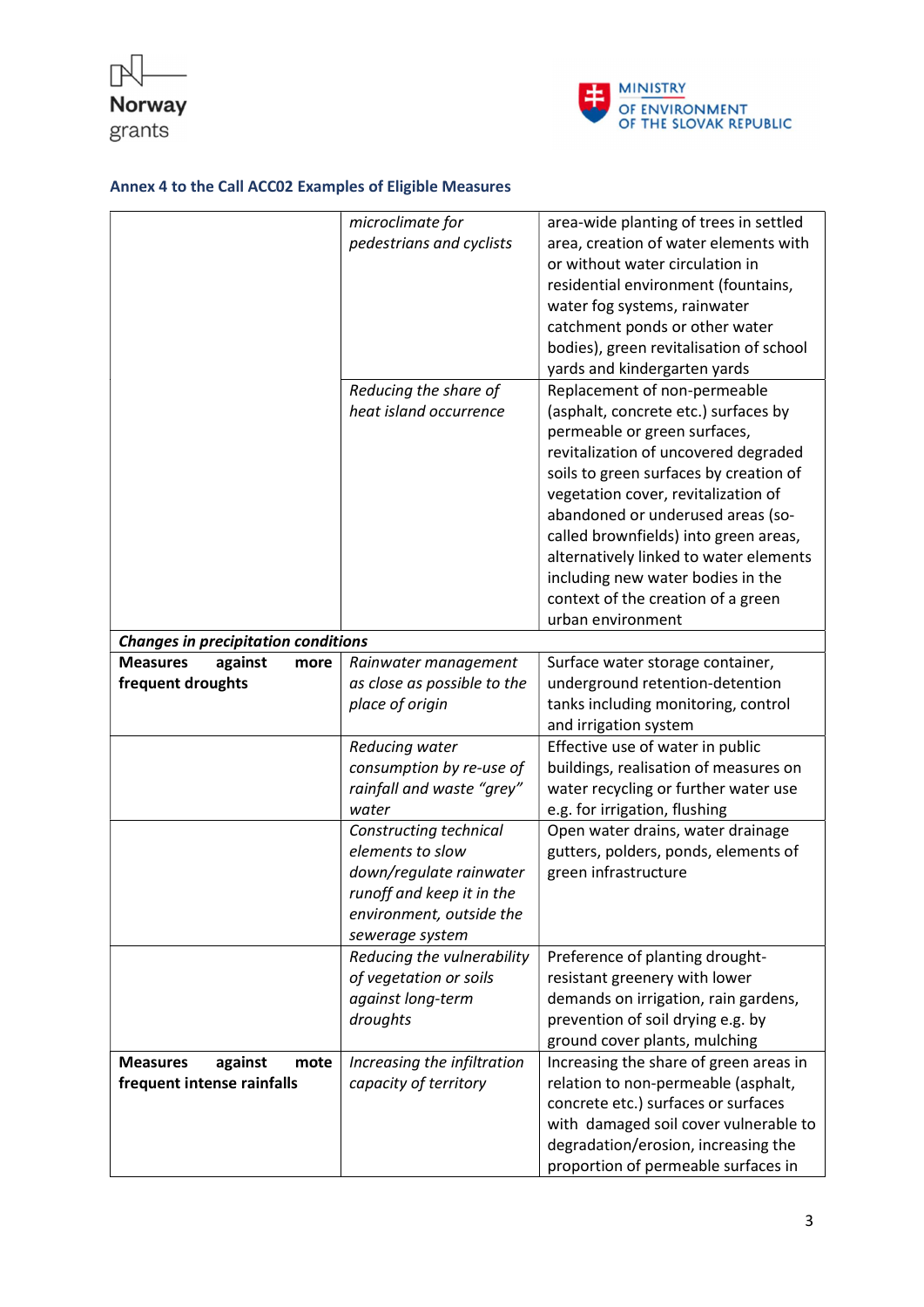



|                             |                            | areas that are suitable (except for       |
|-----------------------------|----------------------------|-------------------------------------------|
|                             |                            | areas exposed to road traffic), building  |
|                             |                            | up infiltration elements for infiltration |
|                             |                            | of rainwater from paved areas taking      |
|                             |                            | into account potential rainwater          |
|                             |                            | pollution (e.g. petroleum substances)     |
|                             |                            | and requirements for rainwater de-        |
|                             |                            | contamination                             |
|                             | Increasing the retention   | Building hydrotechnical elements e.g.     |
|                             | capacity of territory      | subsurface water retention                |
|                             |                            | equipment, retention tanks, etc.          |
|                             | <b>Building natural or</b> | Construction of dams, maintenance of      |
|                             | technical flood elements   | trough flow capacity, building of         |
|                             |                            | infiltration riggers, formation of        |
|                             |                            | polders, vegetation fortifications (e.g.  |
|                             |                            | faggots, fascine-gravel rollers and       |
|                             |                            | fascines, palisades)                      |
| Loss of biodiversity        |                            |                                           |
| Measures on protection of   | Creating consistent        | Planting of original (non-invasive)       |
| biodiversity and support of | resilient green areas      | green species, with suitable nature       |
| natural ecosystem services  |                            | structure and variability                 |
|                             | Preventing soil erosion    | Creation of suitable vegetation cover,    |
|                             | and soil quality           | measures against landslides and           |
|                             | degradation                | erosion                                   |
|                             | Supporting                 | Construction of rain gardens, artificial  |
|                             | interconnection between    | wetlands, micro-wetlands, other           |
|                             | green and blue             | water bodies as city-forming element      |
|                             | infrastructure             | in connection with urban greenery         |
|                             | Preventing water quality   | Creation/maintenance of functional        |
|                             | degrading in water         | bank green cover                          |
|                             | streams                    |                                           |

### B. SOFT MEASURES

| <b>CLIMATE CHANGE MITIGATION AND ADAPTATION</b> |                            |                                        |
|-------------------------------------------------|----------------------------|----------------------------------------|
| the<br><b>Measures</b><br>supporting            | Reducing production of     | Analysis of the current greenhouse gas |
| systematic action planning                      | greenhouse gas emissions   | balance from individual sectors: EU    |
|                                                 | from the sources located   | ETS - stationary energy sources and    |
|                                                 | in the city                | outside EU ETS - transport,            |
|                                                 |                            | households, small consumption          |
|                                                 |                            | energy, agriculture (data collection   |
|                                                 |                            | and evaluation, modelling)             |
|                                                 | <b>Evaluating expected</b> | Analysis of climate conditions         |
|                                                 | climate change impacts     | (collection and evaluation of data on  |